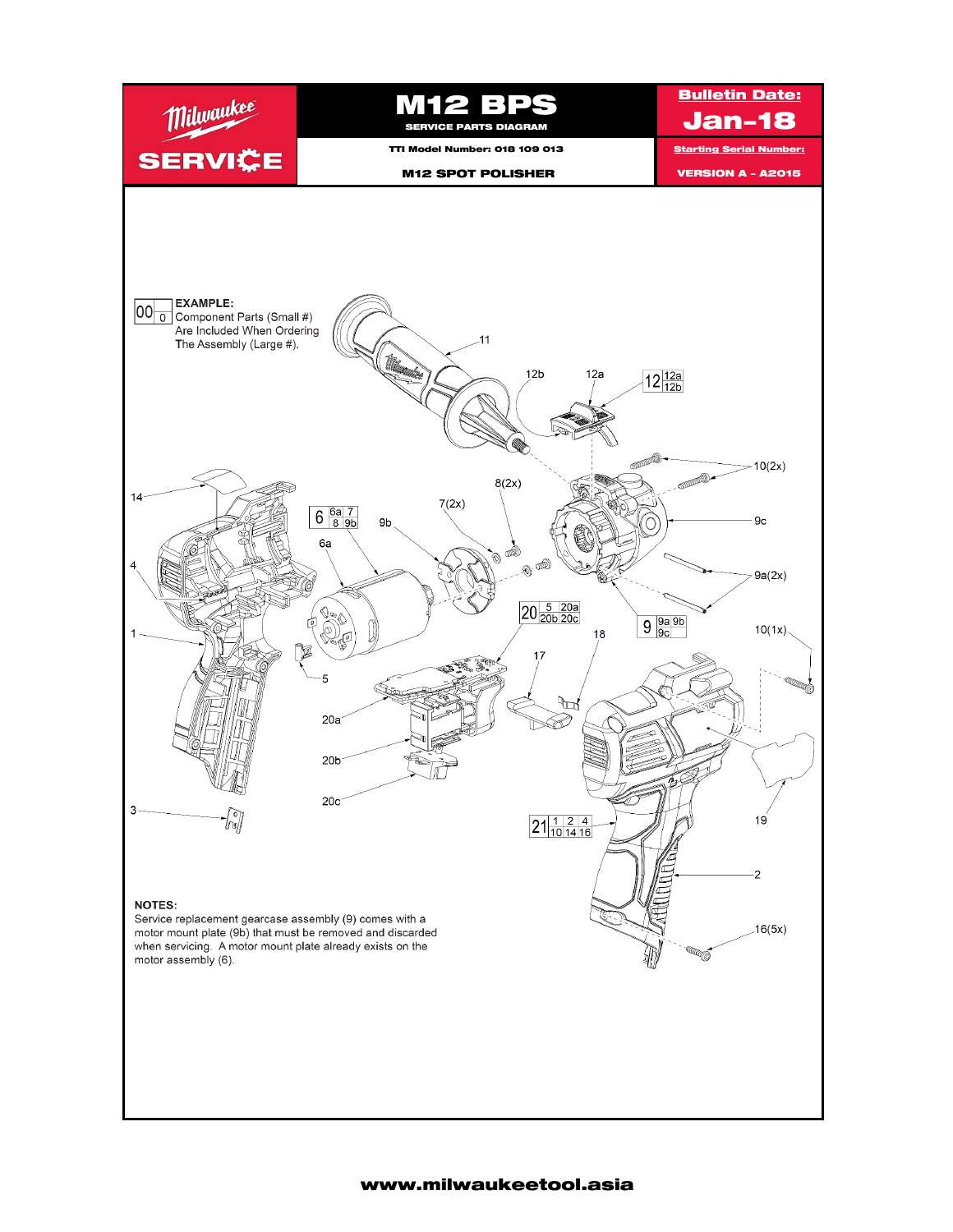

## **M12 BPS**

**Bulletin Date:** 

Jan-18

TTI Model Number: 018 109 013 Starting Serial Number: M12 SPOT POLISHER VERSION A - A2015

**ITEM PART NUMBER PART DISCRIPTION CONSUMING A REAL PROPERTY (PCS)** 1 - HOUSING SUPPORT, LEFT 1 2 - HOUSING COVER, RIGHT 1 3 631542003 HOUSING CLIP 1 4 591339001 LIGHT PIPE 1 5 | CHERMINAL CLIP (SHOWN WITHOUT WIRE) 6 202882001 MOTOR ASSEMBLY 1 6a - MOTOR WITH PINION 1 7 670028003 SPRING WASHER 2 8 660211062 M3 X 6MM SCREW 2 9 202985001 GEARBOX ASSEMBLY 1 9a - MOTOR MOUNT PIN 2 9b | Photor Mount Plate 1 | 1 9c - GEARBOX/FRONT HOUSING 1 10 | 660230017 |M3 X 18MM SCREW **3** 3 11 306310001 SIDE HANDLE 1 2008 1 12 202883001 SPEED SELECTOR ASSEMBLY 1 12a | External SPEED SELECTOR | 1 12b - TORSION SPRING 1999 - 1 14 941300027 WARNING LABEL 1 15 | EUEL GAUGE LABEL (NOT SHOWN) 16 | 660570005 |M3 X 14MM SCREW **5** 17 526630001 LOCKING SHUTTLE 1 18 633852001 SPRING PLATE 1 19 941048053 SERVICE NAMEPLATE 1 20 202881002 ELECTRONICS ASSEMBLY 1 20a - PCBA 1 20b - SWITCH 1 20c **| CONSTRUCT - | BATTERY TERMINAL CONNECTOR BLOCK** | 1 21 202884001 HANDLE KIT 1 23 202886001 5 PIECE ACCESSORY KIT (NOT SHOWN) 1 CONSISTING OF: 3" WOOL PAD WITH BACK RECESS  $\vert$  1 - 3" WHITE FOAM PAD 3" 3" YELLOW FOAM PAD 1 2" YELLOW FOAM PAD 306288001 3" BACKING PAD WITH M9 X .75 THREAD 1 306289001 2" BACKING PAD WITH M9 X .75 THREAD 1